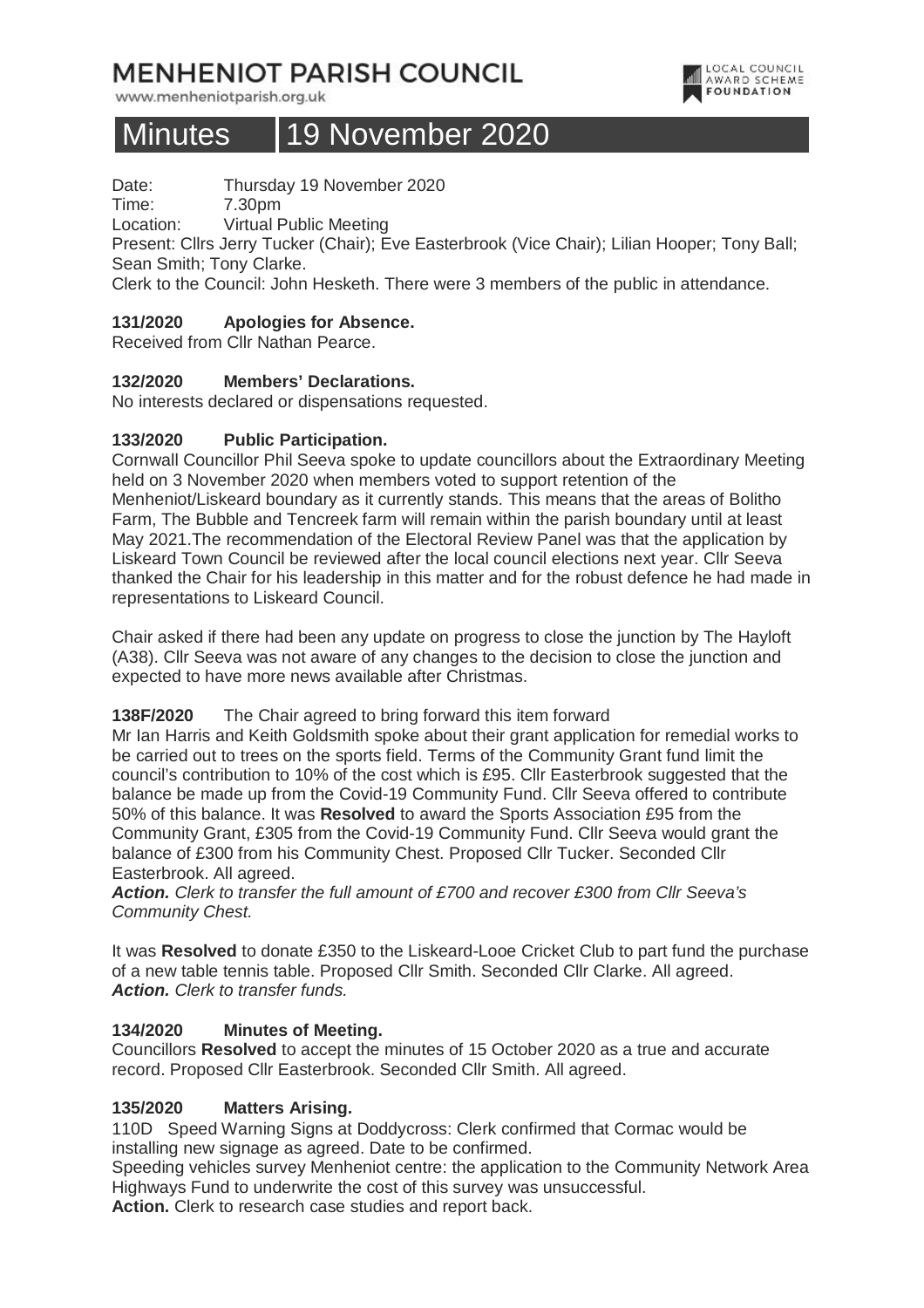# **136/2020 Correspondence.**

A Letter of thanks from Liskeard Looe Foodbank Councillors noted and accepted the letter.

### **137/2020 Planning**

A To agree the parish council's response to Cornwall Council consultations on new planning applications received before the agenda was finalised.

Ref: PA20/08134

Location: Treweatha Farm Merrymeet Liskeard Cornwall PL14 3LS

Proposal: Provision of two caravans for seasonal agricultural workers. It was **Resolved** not to support this application. Proposed Cllr Ball. Seconded Cllr Hooper. All agreed. In making their decision, councillors noted that the applicant had not responded to their request to attend the meeting and that without further information regarding the length of time that the caravans would be sited and the options for alternative accommodation, lacked sufficient information to make a positive decision.

Cllr Clarke left the meeting at 20.25

#### Ref: PA20/09758

Location: Land at Tencreek Farm Plymouth Road Liskeard Cornwall PL14 3PS Proposal: Request a screening opinion as to whether the proposed development falls within Schedule 2 of the Environmental Impact Assessment Regulations 2017 and the development is an Environmental Impact Assessment Development.

Councillors received the letter from the applicant to Cornwall Council that referred to a proposed development of 310 dwellings at Tencreek and noted that no contact had so far been made by the applicant to the parish council. This council was an early signatory to the Pre-App Protocol that encourages applicants considering significant or complex developments to be proactive in engaging with the council.

**Action.** Clerk to write to Westcountry Land (Liskeard) Limited to invite them to follow the protocol.

B Any applications received by Cornwall Council by the time of the meeting. Information only.

Ref: PA20/09787

Proposal: Store and Premises At East Road Menheniot Liskeard Cornwall PL14 3RR Redevelopment of the existing premises and store to provide three self-contained apartments and a single cottage style dwelling.

Location: Menheniot

**Action.** Clerk to organise an Extraordinary Meeting before 9 December 2020.

C Planning applications approved by Cornwall Council.

PA20/07044 APPROVED

Location: Menheniot Methodist Church East Road Menheniot Liskeard Cornwall Proposal: Conversion of a former Methodist Chapel to a three bedroom house with a two bedroom annexe.

PA20/06058 APPROVED

Applicant: Mr James Bateman Location: Land Near Scawns House Menheniot Cornwall Proposal: Alternative proposal for a dwelling on same footprint as approval PA19/00896

PA20/08164 APPROVED

Location: The Gardens Doddycross Trerulefoot PL14 3SP Proposal: Proposed extensions and alterations

D Planning applications refused by Cornwall Council or withdrawn by the applicant. Information only. None refused.

**138/2020 Finance**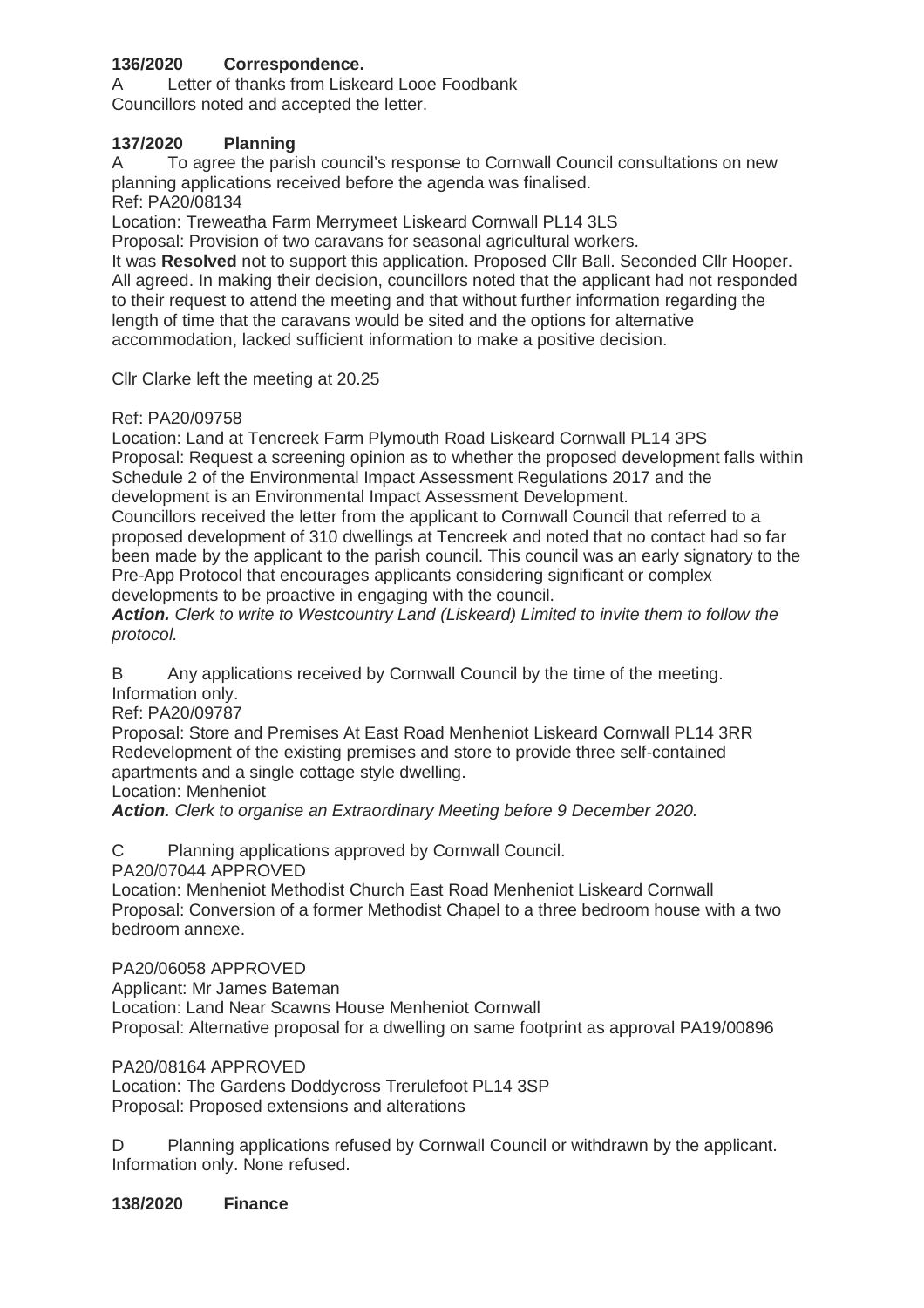A It was **Resolved** to approved the schedule and agree payment. Proposed Cllr Tucker. Seconded Cllr Smith. All agreed. Cllr Easterbrook will authorise online payments

| <b>Date</b>              | <b>Payee</b>                       | <b>Description</b>       | Pay        | £      |  |
|--------------------------|------------------------------------|--------------------------|------------|--------|--|
| 26/10/2020               | <b>Full Blooms</b>                 | <b>Flowers</b>           | DC         | 20.00  |  |
| 26/10/2020               | <b>Menheniot Spar</b>              | Surgery expenses         | DC         | 24.44  |  |
| 30/10/2020               | T&M                                | Spring bulbs             | DC         | 26.98  |  |
| 30/10/2020               | <b>SWS</b>                         | Spring seeds             | DC         | 181.32 |  |
| 23/11/2020               | Prydis                             | Payroll processing       | <b>OLB</b> | 114.00 |  |
| 23/11/2020               | Plandscape                         | Ground maintenance       | <b>OLB</b> | 210.00 |  |
| 23/11/2020               | <b>John's Janitorial Supplies</b>  | <b>WC consumables</b>    | <b>OLB</b> | 126.96 |  |
| 23/11/2020               | <b>Cornwall ALC</b>                | Code of Conduct training | <b>OLB</b> | 48.00  |  |
| 23/11/2020               | <b>Menheneiot Old School Trust</b> | Venue hire               | <b>OLB</b> | 54.00  |  |
| 27/11/2020               | <b>Salaries</b>                    | September                | <b>OLB</b> | 786.28 |  |
| 27/11/2020               | <b>HMRC</b>                        | <b>PAYE</b>              | <b>OLB</b> | 130.60 |  |
| All payments this period |                                    |                          |            |        |  |

#### B Bank Payment Receipts. For information.

| <b>Date</b>                   | <b>Paver</b> | Description <sup>1</sup> |  |     |
|-------------------------------|--------------|--------------------------|--|-----|
| 9/10/20                       | Lloyds Bank  | Interest                 |  | .04 |
| All bank receipts this period |              |                          |  | .04 |

C Bank Reconciliation.

At the close of business on 31 October 2020, the parish council showed a balance of £96,296.19 in its accounts.

Cllr Clarke returned to the meeting 20.42

D To approve the budget for 2021/2022

Clerk presented the council's budget for the next financial year. It was **Resolved** to accept the budget proposals as presented of £22,227 and a Community Grants budget of £5,000. Proposed Cllr Easterbrook. Seconded Cllr Tucker. All agreed.

E To approve the precept for 2021/2022

Clerk presented the council's precept for the next financial year. It was **Resolved** to accept the precept of £20,383 as presented. Proposed Cllr Tucker. Seconded Cllr Easterbrook. All agreed.

**Action**. Clerk to inform Cornwall Council Finance of decision.

F Community Grant Applications from Menheniot Sports Association Item previously discussed and voted.

#### G Covid-19 Community Fund

It was **Resolved** to make donations of £100 from the Covid-19 Community Fund to both Menheniot Primary School Association and the Menheniot Scout Group. Proposed Cllr Smith. Seconded Cllr Easterbrook. All agreed. **Action.** Clerk to transfer funds.

#### **139/2020 Councillors' Reports.**

A Cllr Sean Smith